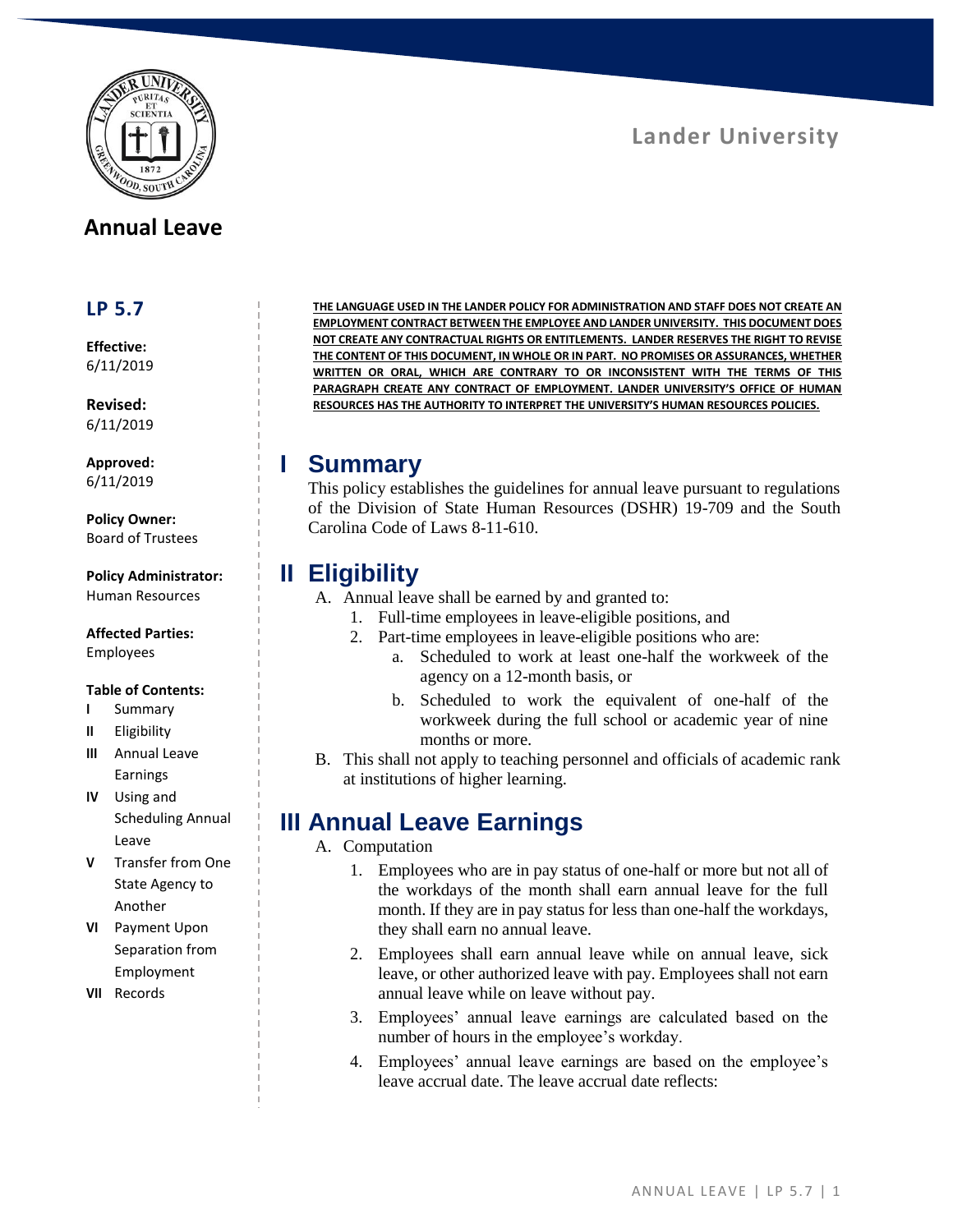

## **Lander University**

#### **Annual Leave**

- a. All state service in a full-time equivalent position, including part-time service, adjusted to reflect periods when there was a break in service;
- b. All service as a certified employee in a permanent position of a school district of this state; and
- c. At the discretion of the agency head or his or her designee, all service in any temporary capacity counted towards the employee's probationary period.
- B. Rate of Earnings
	- 1. Five-Day Workweek Schedule of 37.5 or 40 hours Per Week
		- a. To determine the number of hours in a workday, divide the total number of hours an employee is regularly scheduled to work during a week by five (regardless of the number of days the employee actually reports to work).
		- b. Service of Ten Years or Less

Employees on a five-day workweek schedule with service time of less than ten years shall earns annual leave at the rate of 1 ¼ workdays per month of service in each calendar year. (See Chart #1 and Chart #2 below.) In addition, all service as a certified employee in a permanent position of a school district of this state must be used to calculate the leave accrual date.

c. Service of More Than Ten Years

Employees on a five-day per workweek schedule with state service time of more than ten years shall earn a bonus of 1 ¼ workdays of annual leave for each year of service over ten years. (See Chart #1 and Chart #2 below.) In addition, all service as a certified employee in a permanent position of a school district of this State must be used to calculate the leave accrual date.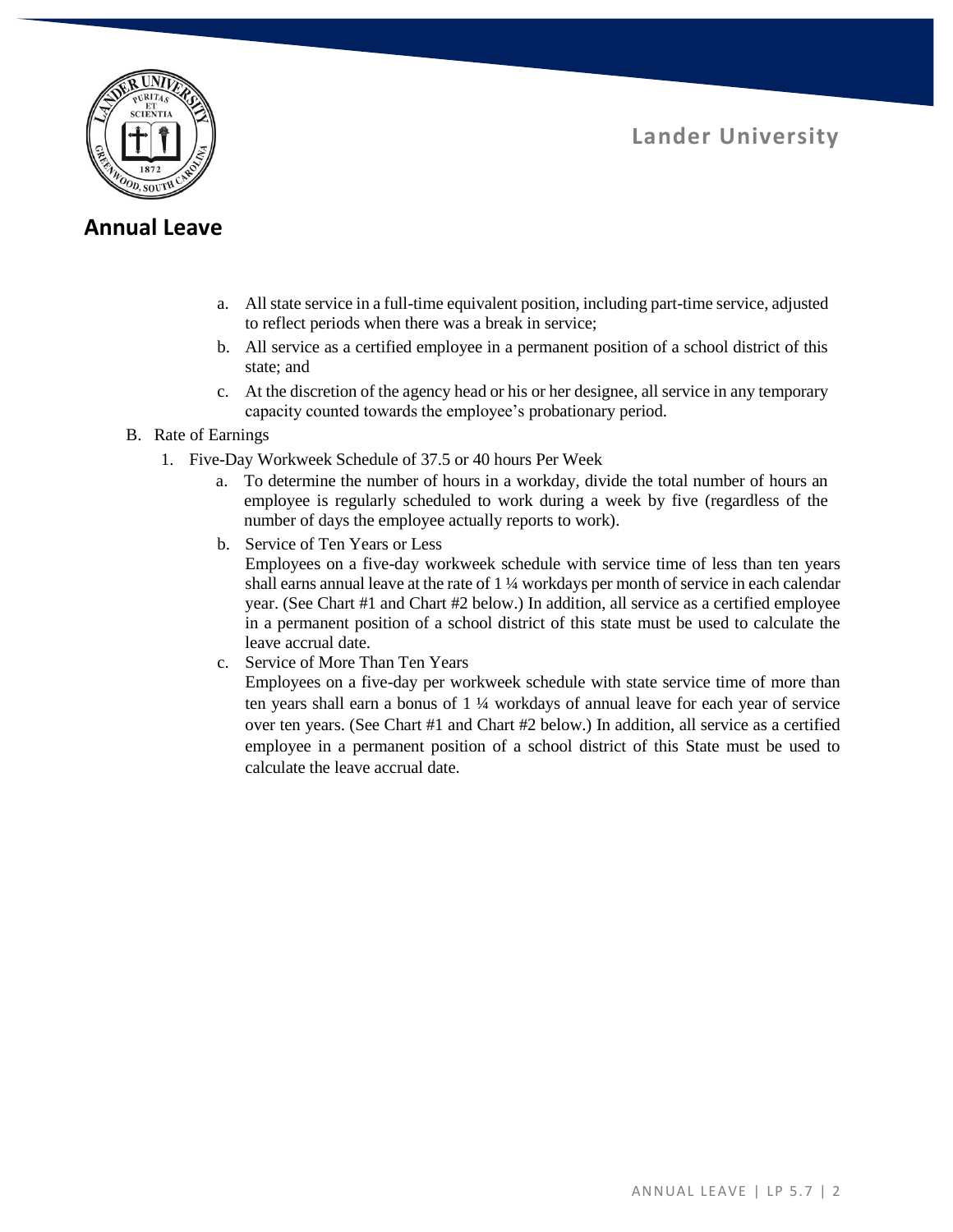

## **Annual Leave**

| Years of Service | Days Per Year | Earning Rate Hours Per Month |
|------------------|---------------|------------------------------|
| $1 - 10$         | 15.00         | 9.375                        |
| 11               | 16.25         | 10.156                       |
| 12               | 17.50         | 10.937                       |
| 13               | 18.75         | 11.718                       |
| 14               | 20.00         | 12.500                       |
| 15               | 21.25         | 13.281                       |
| 16               | 22.50         | 14.062                       |
| 17               | 23.75         | 14.843                       |
| 18               | 25.00         | 15.624                       |
| 19               | 26.25         | 16.406                       |
| 20               | 27.50         | 17.187                       |
| 21               | 28.75         | 17.968                       |
| $22 \&$ over     | 30.00         | 18.750                       |

#### Chart #1 Five Days, 37.5 Hours Per Workweek Schedule (may be rounded to the nearest two decimal places)

| nart . | # |
|--------|---|
|--------|---|

Five Days, 40 Hours Per Workweek Schedule (may be rounded to the nearest two decimal places)

| <b>Years of Service</b> | Days Per Year | Earning Rate Hours Per Month |
|-------------------------|---------------|------------------------------|
| $1-10$                  | 15.00         | 10.000                       |
| 11                      | 16.25         | 10.833                       |
| 12                      | 17.50         | 11.666                       |
| 13                      | 18.75         | 12.500                       |
| 14                      | 20.00         | 13.333                       |
| 15                      | 21.25         | 14.167                       |
| 16                      | 22.50         | 15.000                       |
| 17                      | 23.75         | 15.833                       |
| 18                      | 25.00         | 16.667                       |
| 19                      | 26.25         | 17.500                       |
| 20                      | 27.50         | 18.333                       |
| 21                      | 28.75         | 19.167                       |
| $22 \&$ over            | 30.00         | 20.000                       |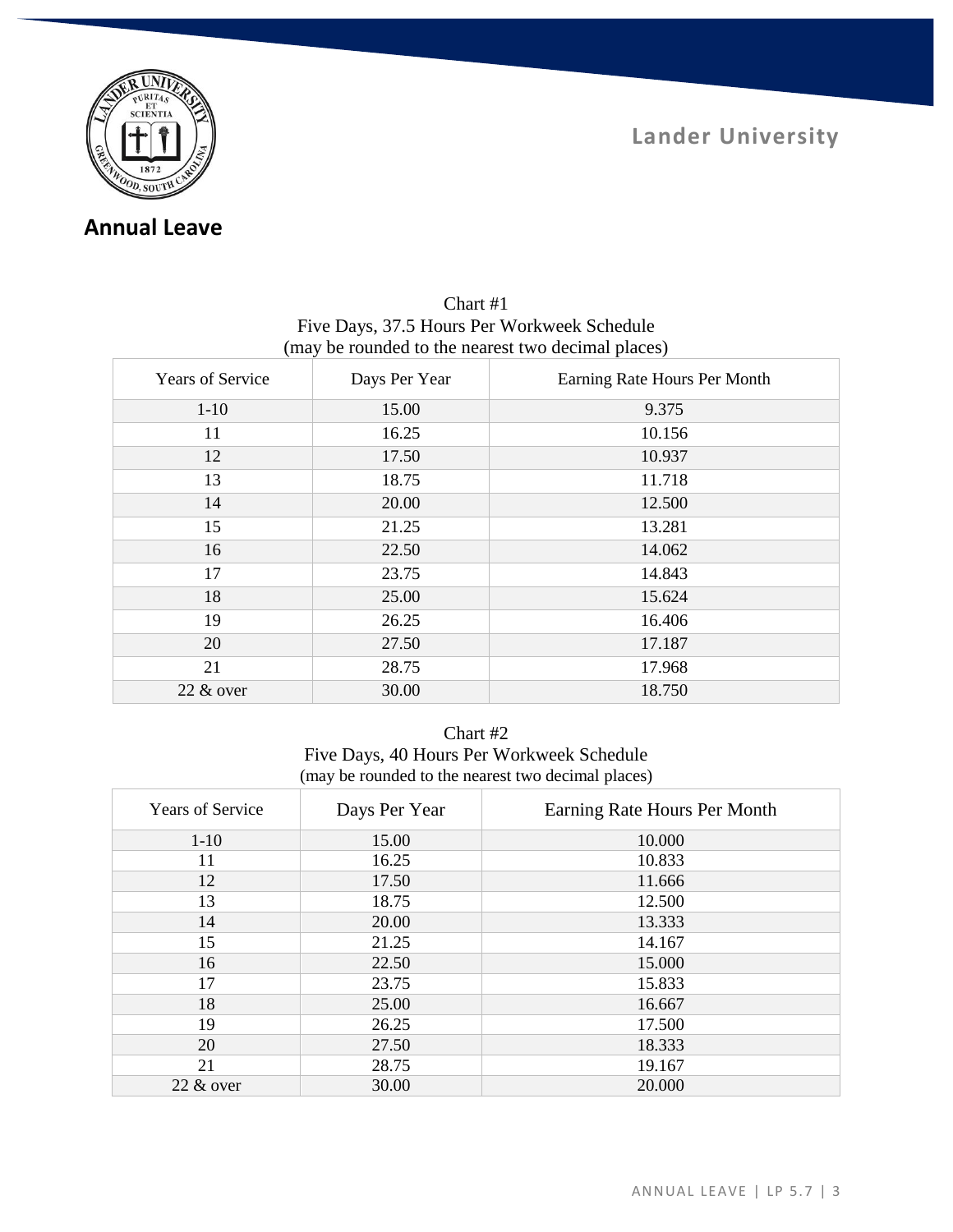**Lander University**



## **Annual Leave**

- 2. Schedules Other Than a Five-Day Workweek of 37.5 or 40 hours Per Week All employees earn the number of days per year based on their years of service. However, the earning rate in hours per month varies according to the length of the workday. If the workday differs from eight hours, divide the number of hours in the workday by eight, then multiple this ratio by the earnings rate in the last column of Chart #2 above. Examples of such schedules could include:
	- a. Law enforcement employees who are regularly scheduled to work 43 hours per week. Forty-three hours divided by five equals a workday of 8.6 hours
- C. Maximum Accrual and Carryover
	- 1. Employees shall be permitted to carryover from one calendar year to the next any unused annual leave up to a total accumulation of 45 workdays; EXCEPT THAT, employees of an agency which provided for maximum accumulation in excess of 45 workdays as of June 2, 1972, shall not forfeit the excess, but shall retain excess leave which shall be the maximum amount the employee may carry over into future years. If the employee subsequently reduces the amount of such leave carried over, the reduced amount, if in excess of 45 workdays, shall become the employee's maximum carryover into future years. If the employee further reduces the amount of such leave carried over to 45 workdays or less, 45 days shall become the maximum amount of unused annual leave the employee may thereafter carryover. During the calendar year, an employee may earn annual leave in excess of the 45 workdays; however, the employee may only carryover 45 days to the next calendar year.
	- 2. An employee who changes from being full-time to part-time or from part-time to full-time, without a break in service, shall retain the annual leave hours previously earned. If this change results in the employee having a maximum accumulation in excess of 45 workdays as of the effective date of the change, the employee shall not forfeit the excess. The employee shall retain this excess leave which shall be the maximum amount the employee may carryover into future years. If the employee subsequently reduces the amount of such leave carried over, the reduced amount, if in excess of 45 workdays, shall become the employee's maximum carryover into future years. If the employee further reduces the amount of such leave carried over to 45 workdays or less, 45 days shall become the maximum amount of unused annual leave the employee may thereafter carryover. During the calendar year, an employee may earn annual leave in excess of the 45 workdays; however, the employee may only carryover 45 days to the next calendar year.

## **IV Using and Scheduling Annual Leave**

- A. Leave taken under this section may qualify as Family and Medical Leave Act (FMLA) leave and, if so, will run concurrently.
- B. Scheduling Leave
	- 1. To the degree possible, an employee's request for a specific period of annual leave shall be approved. Offices and/or departments may consider workloads and similar factors when reviewing the requests.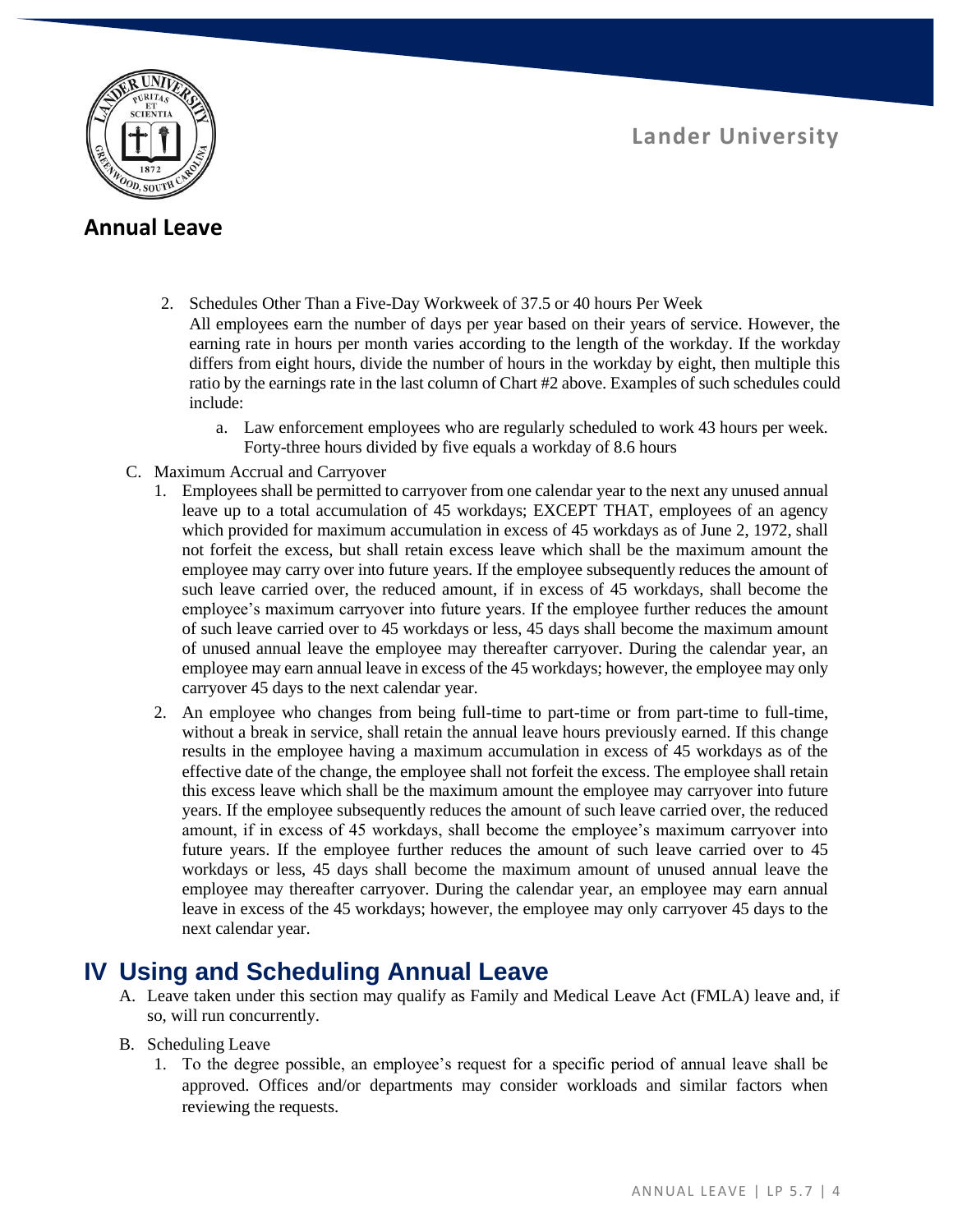**Lander University**



## **Annual Leave**

- 2. Office and/or department approval is required for the specific periods the employee shall be on annual leave, to include beginning and ending dates and computation of total hours.
- C. Maximum Days Used Per Year
	- 1. The maximum number of earned days of annul leave that may be used in any one calendar year shall not exceed 30 workdays.
	- 2. Exception
		- a. For FMLA or other disability related qualifying reasons, the university may allow an employee who has used all eligible sick leave and 30 days of annual leave to use any remaining annual leave for:
			- 1. Emergencies or serious health conditions of the employee;
			- 2. Emergencies or serious health conditions of the employee's immediate family. Immediate family is defined as the spouse, great-grandparents, grandparents, parents, legal guardians, brothers, spouse of brothers, sisters, spouse of sisters, children, spouse of children, grandchildren, great-grandchildren of either the employee or the spouse.
			- b. For emergency or extreme hardship conditions as reference in South Carolina Code of Laws § 8-11-670, the president or designee may allow an employee, who has used all accumulated sick leave and 30 days of annual leave, to use any remaining annual leave which he has accumulated.
			- c. An employee may request review by the State Human Resources Director the denial of the use of annual leave as provided in this section.
			- d. Increments for Use of Annual Leave
			- e. Use of annual leave shall be calculated at either the actual time or in quarter hour increments.
			- f. Holiday During Leave
			- g. When a holiday is observed by the university while an employee is using annual leave, the day shall be considered a holiday, not a day of annual leave for the employee.

# **V Transfer from One State Agency to Another**

- A. An employee who transfers without a break in service from one agency to another shall transfer earned annual leave.
- B. When a full-time employee transfers to an agency that has a different workday, his or her annual leave at the transferring agency shall be converted to equivalent days of annual leave at the receiving agency.
- C. When an employee transfers from a position in which he earns both sick and annual leave to a teaching position of academic rank at a State supported institution of higher learning, the employee shall be paid for earned annual leave according to Payment Upon Separation from Employment section of this policy.
- D. When the employee with a maximum carryover in excess of 45 workdays transfers from one agency to another, the employee shall retain the higher maximum carryover at the receiving agency. If the